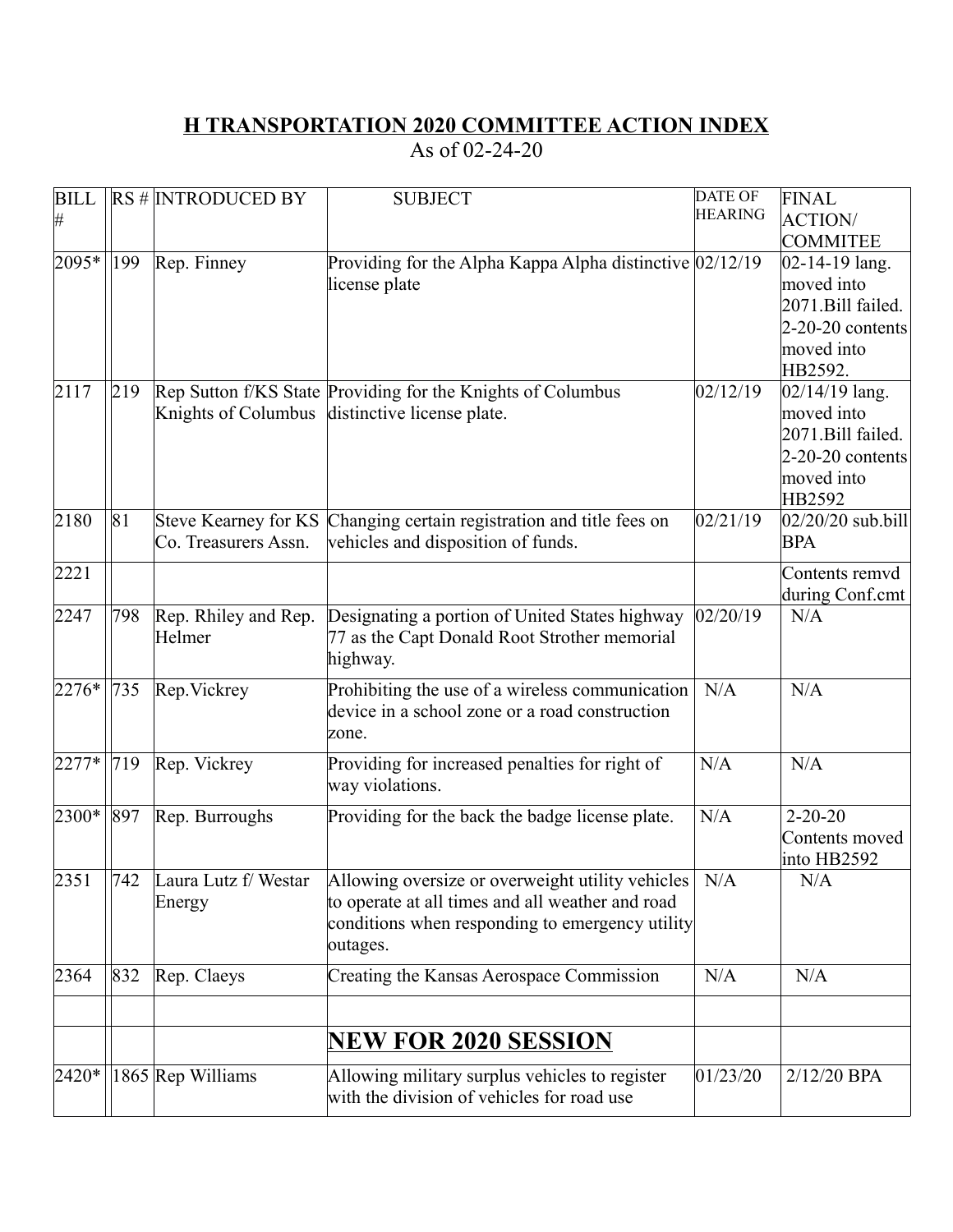|               | $ 2444* $ 1913 Reps. Williams and<br>Francis                                                              | Providing for blackout distinctive license plate.                                                                                                                      | 01/23/20                                | $2 - 20 - 20$<br>contents moved                             |
|---------------|-----------------------------------------------------------------------------------------------------------|------------------------------------------------------------------------------------------------------------------------------------------------------------------------|-----------------------------------------|-------------------------------------------------------------|
| 2458          | 2090 Transp. Comm.                                                                                        | Creating the negligent driving violation                                                                                                                               | 01/30/20                                | into HB2592<br>$02/06/20$ BNP                               |
| 2481          | 1958 Rep. Mason                                                                                           | Allowing police vehicles to equip blue-only<br>lights                                                                                                                  | 01/30/20                                | N/A                                                         |
| 2482          | $2227$ Rep. Sutton                                                                                        | Excluding air bags for the definition of cost of<br>repairs for salvage vehicles.                                                                                      | 01/29/20                                | N/A                                                         |
| 2486*         | 2273 Comm. On Veterans<br>and Military                                                                    | Allowing all current national guard and reservist<br>members an exemption from vehicle property<br>tax.                                                                | N/A                                     | N/A                                                         |
| 2489          | 2252 Rep. Mason                                                                                           | Providing for Proud Educator license plate                                                                                                                             | 01/29/20                                | $2 - 20 - 20$<br>Contents<br>contained into<br>HB2592       |
| 2496          | Treasurers Ass'n.                                                                                         | 2215 Steve Kearney for Co. Authorizing court services officers and<br>community corrections officers to provide a<br>certification of identification to offenders.     | 1/28/20<br>Withdrawn                    | N/A                                                         |
| 2497          | 2201 Rep. Delperdang                                                                                      | Requiring drivers to proceed with due caution<br>when passing stationery vehicles displaying<br>hazard warning lights and providing a penalty<br>for violation.        | Rereferred<br>∣to<br>Judiciary<br>Comm. | N/A                                                         |
| 2501          | 2190 John Peterson rep.<br>Insurance Auto Auct.                                                           | Allowing salvage vehicle pools to apply for<br>ownership documents for vehicles that are<br>disclaimed by insurance companies.                                         | 02/04/20                                | 02/06/20 BPA                                                |
| 2502          | 2115 Rep. Pannbacker                                                                                      | Designating a portion of United States highay 77 02/11/20<br>as the Cpl. Allen E. Oatney and SP4 Gene A.<br>Myers memorial highway.                                    |                                         | 02/19/20 BPA                                                |
| 2524          | of KCC                                                                                                    | 2137 Rep. Proehl on behalf Updating motor carrier laws and regulations of<br>motor carriers by the state corporation<br>commission.                                    | 02/04/20                                | 02/11/20 BP<br>placed on the<br>Consent Cal.                |
| 2525          | 1947 Rep. Carlson                                                                                         | Designating a bridge on United States highway<br>77 as the PFC Loren H. Larson memorial bridge                                                                         | 02/11/20                                | $02/19/20$ lang.<br>moved into<br>HB2502                    |
| 2528*<br>2531 | 2528 Reps. Hoheisel,<br>Baker, Bergquist,<br>Blex, Claeys<br>2251 Adam Lusker rep.<br>Firefighters Ass'n. | Providing for all vehicles more than 35 years old $ 02/06/20$<br>to qualify as an antique vehicle.<br>Establishing a fee on firefighter distinctive<br>license plates. | 02/12/20                                | 02/13/20 BP<br>and placed on<br>Consent Cal.<br>02/19/20 BP |
| 2539*         | 2387 Rep. Carmichael                                                                                      | Creating a traffic infraction for operating a<br>vehicle while fatigued.                                                                                               | N/A                                     | N/A                                                         |
|               |                                                                                                           | Allowing local authorities to decrease any speed                                                                                                                       |                                         |                                                             |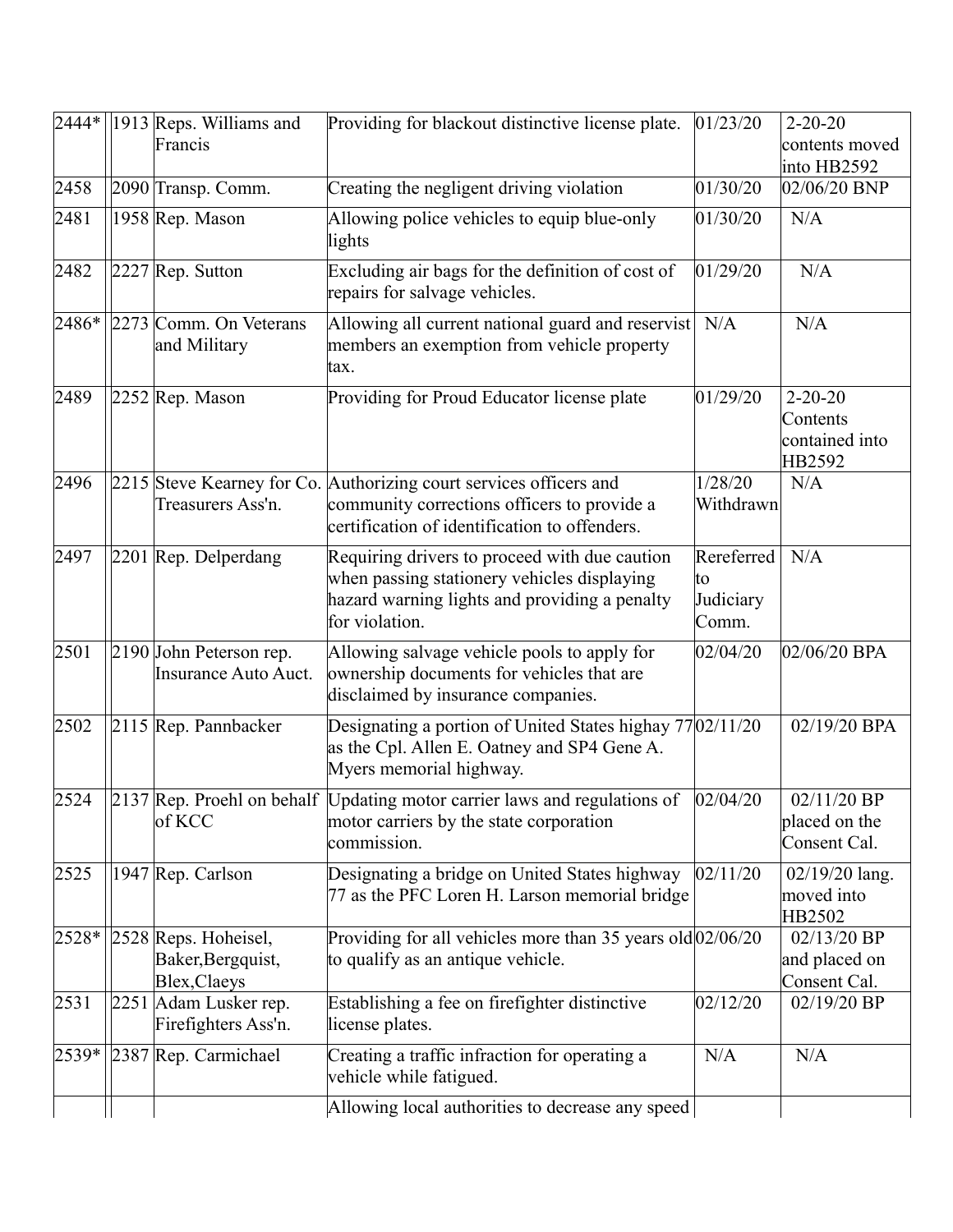| 2568    | $2250$ Rep. Ballard                    | limit to 5 miles per hour and decrease any speed $ 02/19/20 $<br>limit without requiring an engineering and<br>traffic investigation.                                                                          |          | N/A            |
|---------|----------------------------------------|----------------------------------------------------------------------------------------------------------------------------------------------------------------------------------------------------------------|----------|----------------|
| 2569    | 2506 Rep. Hineman                      | Allowing model year vehicle dealer license<br>plates to be displayed on antique vehicles.                                                                                                                      | N/A      | N/A            |
| 2592    | $2026$ Rep. Thimesch for<br>Rep.Jacobs | Providing for the American Legion, Knights of<br> 02/18/20 <br>Columbus and proud educator distinctive license<br>plates and providing for lowered license plate<br>commitments and costs prior to production. |          | 2-20-20 BPA    |
| 2608    | 2236 Rep. Pittman                      | Regulating funeral processions and creating a<br>violation for not properly yielding to funeral<br>processions.                                                                                                | 02/18/20 | $02/19/20$ BPA |
| $2614*$ |                                        | 2203 Holscher, Barker, Delpe Requiring transportation network companies to<br>rdang, Finney, Gartner require drivers to display official trade dress.                                                          | 02/19/20 | N/A            |
| 2624    | $2602$ Rep Holheisel                   | Allowing distinctive license plates to be<br>personalized license plates.                                                                                                                                      | N/A      | N/A            |
| 2649*   | $ 2738 $ Rep. Warren                   | Providing for the availability and use of the<br>wheelchair emblem decal on a personalized<br>license plate.                                                                                                   | 02/19/20 | N/A            |

\*Indicates bills individually introduced not through the Committee